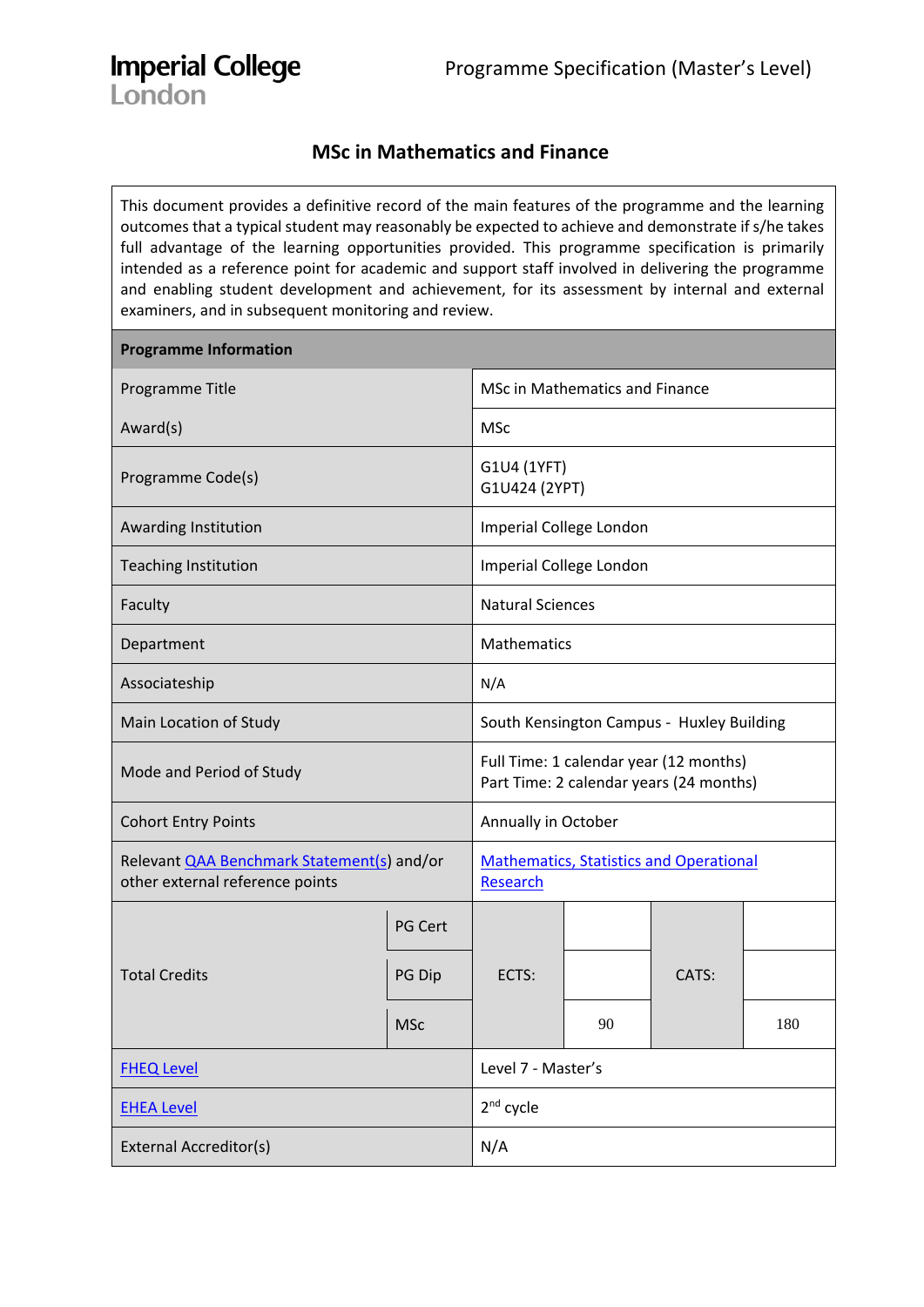| <b>Specification Details</b>             |                     |  |  |  |  |  |
|------------------------------------------|---------------------|--|--|--|--|--|
| Student cohorts covered by specification | 2021-22 entry       |  |  |  |  |  |
| Person Responsible for the specification | Dr Antoine Jacquier |  |  |  |  |  |
| Date of introduction of programme        | September 2000      |  |  |  |  |  |
| Date of programme specification/revision | August 2021         |  |  |  |  |  |

#### **Programme Overview**

The MSc in Mathematics and Finance is a one-year programme focussed on a rigorous treatment and understanding of the mechanics of financial markets as well as the mathematical, statistical and programming tools required to pursue a career in this field. More specifically, the goals of the MSc in Mathematics and Finance are:

- To provide a high-quality education in Mathematics with a view towards application in Finance.
- To expose students, parallel to their assessed modules, to an active research environment, both within the College and through regular meetings with the industry.
- To teach students all the fundamental tools to pursue a strong career in quantitative finance, both through core modules and through a wide spectrum of elective modules that reflect the diversity of the financial industry.
- To equip students with a range of mathematical skills and data-related tools in problemsolving, project work and presentation – to enable them to take prominent roles in many sides of research and employment in investment banking and related areas.

# **Learning Outcomes**

# **On successful completion of this programme students will have:**

- **A.** acquired a vast knowledge of the finance industry and the required quantitative tools;
- **B.** developed their intellectual skills, both theoretically and to solve practical problems;
- **C.** enhanced their practical skills, essential for a prominent career in the financial industry;
- **D.** gained transferable skills, allowing them to take on important roles and become flexible in their careers.

# **A. Knowledge.**

Throughout the programme, students will be able to:

- 1. Demonstrate greater understanding and application of a wide array of topics, from basic tools to current developments at the frontiers of quantitative finance.
- 2. Conduct research on a topic agreed with a supervisor, carry out extended investigative mathematical work as an individual project and write an original account thereof.
- 3. Develop, apply (and critically evaluate) numerical techniques used in the financial industry.

# **B. Intellectual Skills**

Students will be able to:

- 1. Assimilate and understand a large body of complex concepts and their inter-relationships.
- 2. Demonstrate understanding of the role of logical mathematical argument and deductive reasoning, together with formal processes of mathematical proof.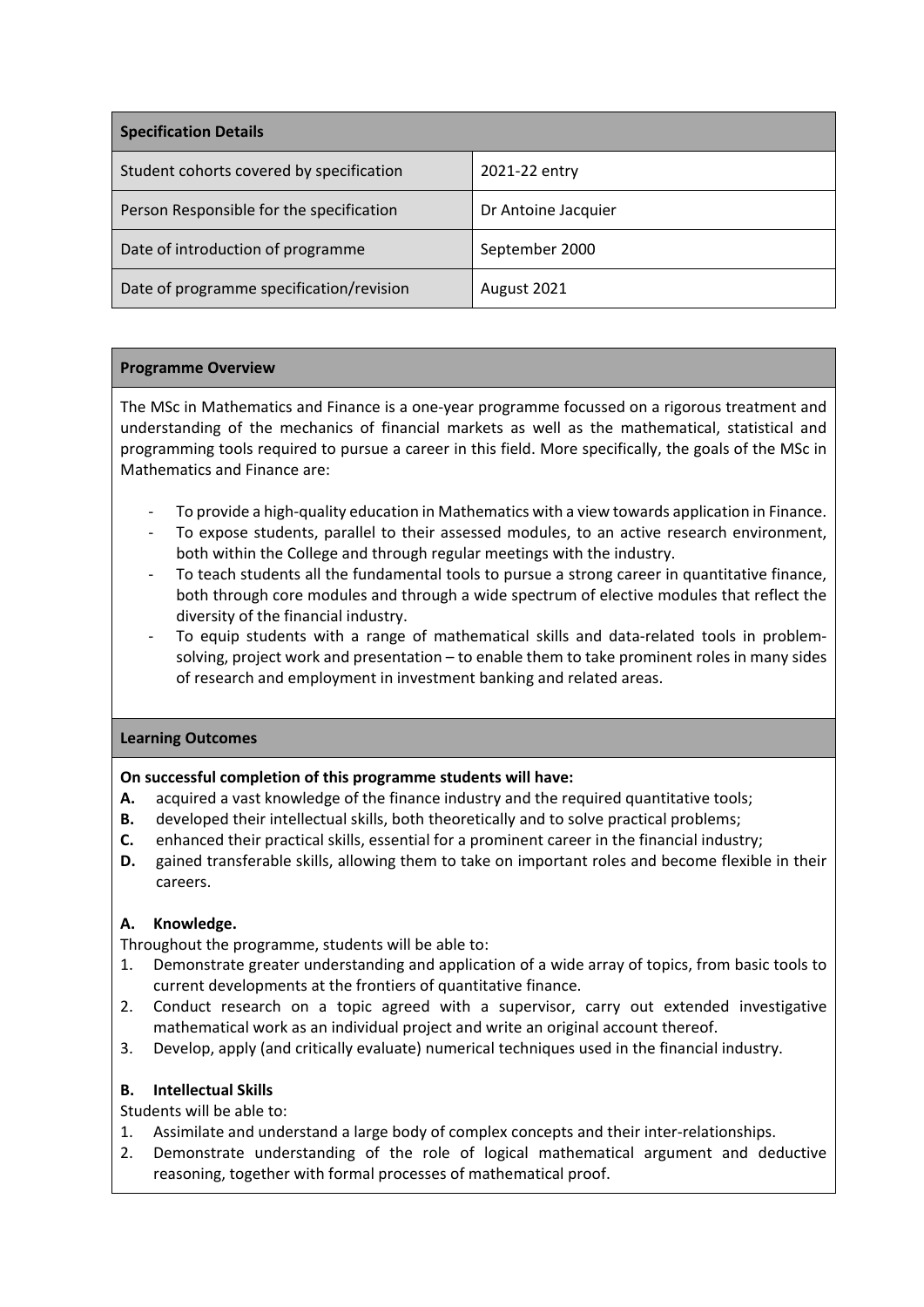- 3. Use a structured mathematical approach in problem solving, appreciating the importance of assumptions made and consequences of their violation.
- 4. Use Mathematics to describe and model financial contracts, including appropriate solution methods, and interpretation of the results.

# **C. Practical Skills**

Through the different modules, and the regular meeting with the industry, students will be able to:

- 1. Program in C++, Python as R, the most important programming languages in finance.
- 2. Investigate, analyse and be critical about data to argue and present in a project.
- 3. Develop a professional understanding of relationships and behave as such in a working environment.

#### **D. Transferable Skills**

Apart from the purely technical aspects of the programme, students will be able to:

- 1. Solve open-ended problems and problems with well-defined solutions by formulating them in precise terms, identifying key issues and trying different approaches to make progress.
- 2. Carry out an independent critical investigation of practical problems using textbooks, research literature, and online information and databases.
- 3. Communicate effectively by listening carefully and presenting complex information in a clear and concise manner orally, in writing and using new technologies.
- 4. Use analytical skills, paying attention to detail and using technical language correctly.
- 5. Work independently, use their initiative, organise themselves to meet deadlines, plan and execute an extended project.
- 6. Work and interact constructively with others.

The Imperial Graduate Attributes are a set of core competencies which we expect students to achieve through completion of any Imperial College degree programme. The Graduate Attributes are available at: [www.imperial.ac.uk/students/academic-support/graduate-attributes](http://www.imperial.ac.uk/students/academic-support/graduate-attributes)

| <b>Entry Requirements</b>    |                                                                                                                                                                                                                                                                                                                                                                                                                                                                                        |
|------------------------------|----------------------------------------------------------------------------------------------------------------------------------------------------------------------------------------------------------------------------------------------------------------------------------------------------------------------------------------------------------------------------------------------------------------------------------------------------------------------------------------|
| Academic Requirement         | This minimum requirement is normally a 2:1<br>Bachelor's degree with Honours in Mathematics<br>or a First Class Honours degree in Physics Sciences<br>with strong mathematical content, i.e. with a<br>majority of Mathematics modules and an<br>emphasis on Analysis, Probability, Statistics and<br>Differential Equations.<br>Degrees in Accounting, Economics, Finance,<br>Business or Management with very little<br>Mathematics content will not meet our entry<br>requirements. |
| Non-academic Requirements    | None                                                                                                                                                                                                                                                                                                                                                                                                                                                                                   |
| English Language Requirement | <b>Higher requirement</b><br>IELTS score of 7.0 overall (minimum 6.5 in all<br>elements).                                                                                                                                                                                                                                                                                                                                                                                              |

The programme's competency standards documents can be found at: [www.imperial.ac.uk/media/imperial-college/faculty-of-natural-sciences/department-of](http://www.imperial.ac.uk/media/imperial-college/faculty-of-natural-sciences/department-of-mathematics/public/study/admissions/pg/msc/DASILVA.pdf)[mathematics/public/study/admissions/pg/msc/DASILVA.pdf](http://www.imperial.ac.uk/media/imperial-college/faculty-of-natural-sciences/department-of-mathematics/public/study/admissions/pg/msc/DASILVA.pdf)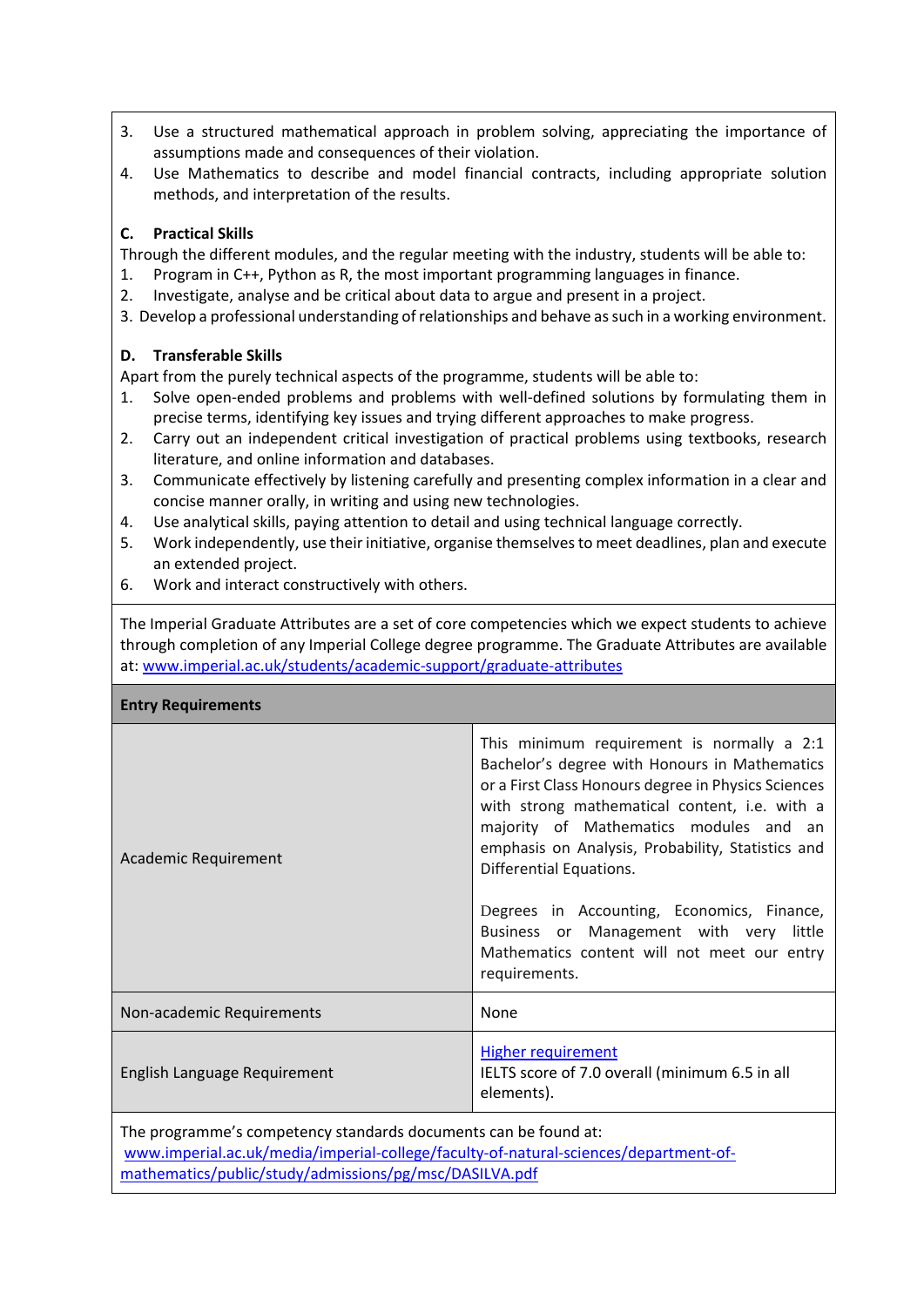| <b>Learning &amp; Teaching Strategy</b> |                                                                                                                                                                                                                                                    |
|-----------------------------------------|----------------------------------------------------------------------------------------------------------------------------------------------------------------------------------------------------------------------------------------------------|
| Scheduled Learning & Teaching Methods   | <b>Tutorials</b><br>$\bullet$<br>Lectures<br>Problem sheets<br>Office hours                                                                                                                                                                        |
| E-learning & Blended Learning Methods   | Online Programming activities (through<br>٠<br>Jupyter notebooks)<br>Online trading competitions (optional)<br>$\bullet$                                                                                                                           |
| <b>Project Learning Methods</b>         | From June to September, students work on<br>their MSc theses, either through an internship<br>(external placement) or internally                                                                                                                   |
| <b>Placement Learning Methods</b>       | Dissertation / oral assessment<br>$\bullet$                                                                                                                                                                                                        |
| <b>Assessment Strategy</b>              |                                                                                                                                                                                                                                                    |
| <b>Assessment Methods</b>               | Assessment of the modules is by unseen<br>$\bullet$<br>written examination and/or coursework<br>There is a compulsory major research project.<br>$\bullet$<br>Projects are assessed through production of a<br>dissertation and oral presentation. |
| <b>Academic Feedback Policy</b>         |                                                                                                                                                                                                                                                    |

Assessed coursework done as part of a module are marked within weeks and returned to the student with comments.

Students are encouraged to discuss any difficulties with the module lecturer, and mid-term feedback is provided for every module so that any issue can be sorted out before the end of the module. Every lecturer is available through office hours and/or email discussions.

Meetings with MSc representatives are organised in November and February, and feedback is always taken into account seriously.

Every student has an internal mentor, among staff, whom they meet twice a term to discuss their progress, the choice of electives, their placements and theses.

We further have an end-of-year survey asking for feedback regarding both the course contents and the Thesis project and placement.

#### Re-sit Policy

The College's Policy on Re-sits is available at[: http://www.imperial.ac.uk/student-records-and](http://www.imperial.ac.uk/student-records-and-data/for-current-students/undergraduate-and-taught-postgraduate/exams-assessments-and-regulations/)[data/for-current-students/undergraduate-and-taught-postgraduate/exams-assessments-and](http://www.imperial.ac.uk/student-records-and-data/for-current-students/undergraduate-and-taught-postgraduate/exams-assessments-and-regulations/)[regulations/](http://www.imperial.ac.uk/student-records-and-data/for-current-students/undergraduate-and-taught-postgraduate/exams-assessments-and-regulations/)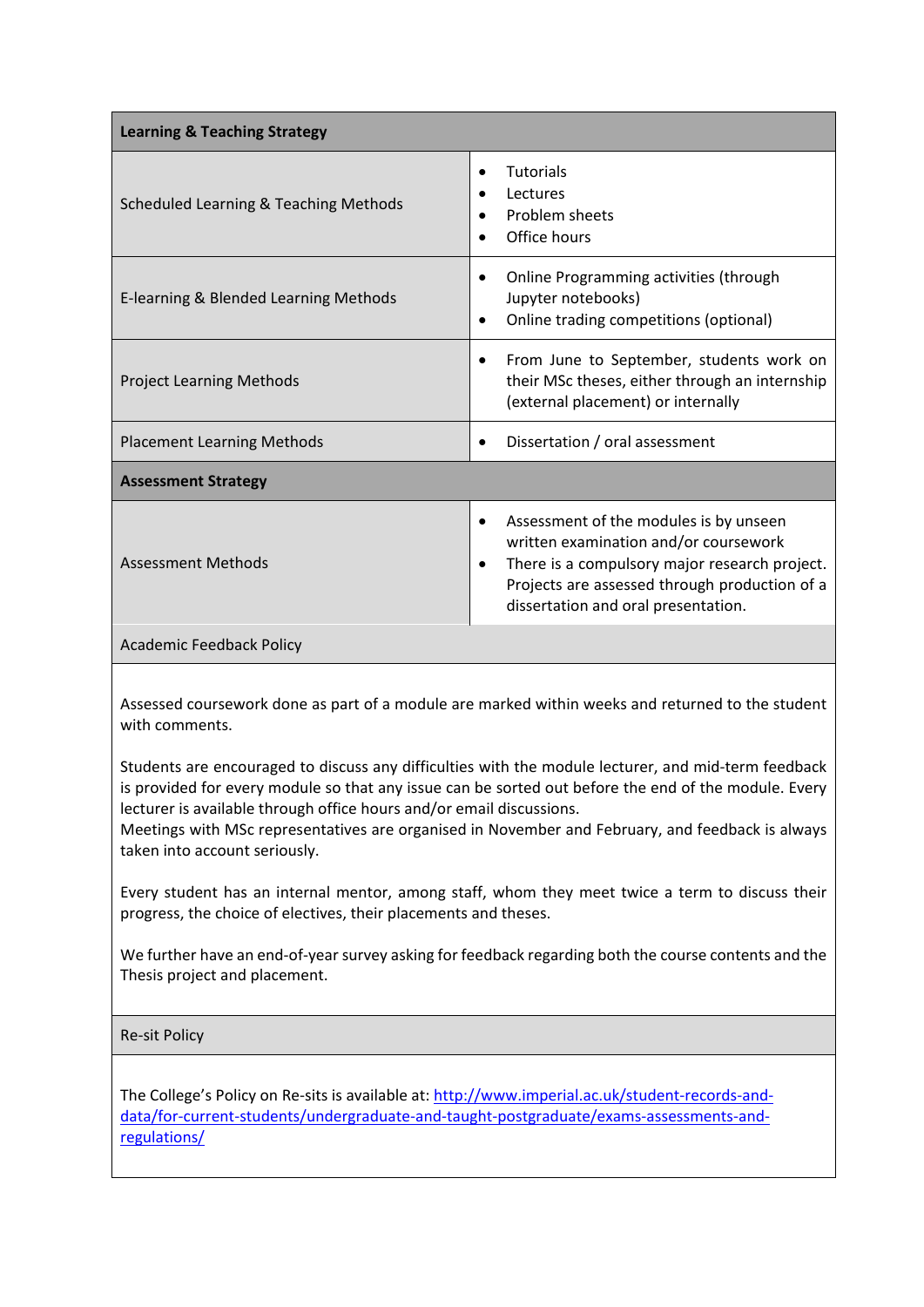# Mitigating Circumstances Policy

The College's Policy on Mitigating Circumstances is available at: [http://www.imperial.ac.uk/student](http://www.imperial.ac.uk/student-records-and-data/for-current-students/undergraduate-and-taught-postgraduate/exams-assessments-and-regulations/)[records-and-data/for-current-students/undergraduate-and-taught-postgraduate/exams](http://www.imperial.ac.uk/student-records-and-data/for-current-students/undergraduate-and-taught-postgraduate/exams-assessments-and-regulations/)[assessments-and-regulations/](http://www.imperial.ac.uk/student-records-and-data/for-current-students/undergraduate-and-taught-postgraduate/exams-assessments-and-regulations/)

#### **Programme Structure**

| Full-time                                                 | Pre-<br>session | Term<br>One              | Term<br>Two               | Term<br>Three | Term<br>Four |  |  |
|-----------------------------------------------------------|-----------------|--------------------------|---------------------------|---------------|--------------|--|--|
| <b>Core Modules</b>                                       | 0               | 4                        | 3                         | $\pmb{0}$     | $\mathbf 0$  |  |  |
| Elective Modules (5 required)                             | 0               | 3<br>(2)<br>recommended) | 12<br>(3)<br>recommended) | $\mathbf 0$   | 0            |  |  |
| Project                                                   | 0               | 0                        | $\mathbf 0$               | $\mathbf{1}$  | $\mathbf{1}$ |  |  |
| Part-time (Year One)                                      | Pre-<br>session | Term<br>One              | Term<br>Two               | Term<br>Three | Term<br>Four |  |  |
| <b>Core Modules</b>                                       | 0               | $\overline{2}$           | $\overline{2}$            | $\pmb{0}$     | 0            |  |  |
| Elective Modules (Total of 5 is<br>required over 2 years) | 0               | $\mathbf{1}$             | 5                         | 0             | 0            |  |  |
| Projects                                                  | 0               | 0                        | 0                         | 0             | $\mathbf 0$  |  |  |
| Part-time (Year Two)                                      | Pre-<br>session | Term<br>One              | Term<br>Two               | Term<br>Three | Term<br>Four |  |  |
| <b>Core Modules</b>                                       | 0               | $\overline{2}$           | $\mathbf{1}$              | 0             | 0            |  |  |
| <b>Elective Modules</b>                                   | 0               | $\mathbf{1}$             | 6                         | 0             | 0            |  |  |
| Projects                                                  | 0               | 0                        | 0                         | $\mathbf{1}$  |              |  |  |
| <b>Assessment Dates &amp; Deadlines</b>                   |                 |                          |                           |               |              |  |  |
| <b>Written Examinations</b>                               |                 | January, Summer          |                           |               |              |  |  |
| <b>Coursework Assessments</b>                             |                 |                          |                           |               |              |  |  |
| <b>Project Deadlines</b>                                  | Mid-September   |                          |                           |               |              |  |  |
| <b>Practical Assessments</b>                              |                 |                          |                           |               |              |  |  |
| <b>Assessment Structure</b>                               |                 |                          |                           |               |              |  |  |
| Programme Component                                       | <b>ECTS</b>     | % Weighting              |                           |               |              |  |  |
| 7 Core modules                                            | 52.50           | 58%                      |                           |               |              |  |  |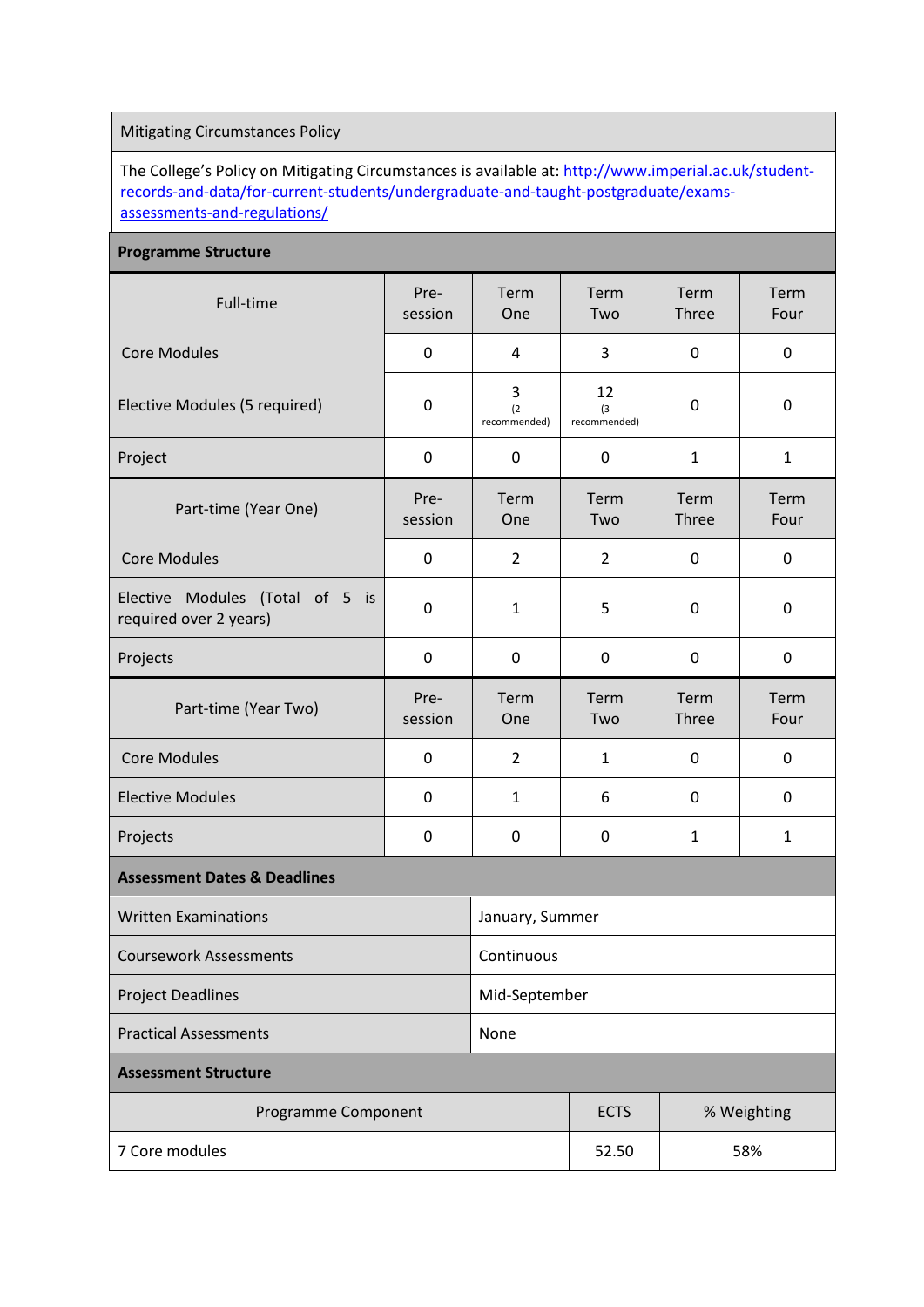| 5 Elective modules | 25    | 28%  |
|--------------------|-------|------|
| Research Project   | 12.50 | 14%  |
| Total              | 90    | 100% |
| .                  |       |      |

#### Marking Scheme

To pass the taught component of the program, a student must:

- Achieve a passing mark of 50% on at least 10 modules, and;
- Achieve an overall average mark greater than or equal to 50%.

Project theses are marked out of 100; the pass mark is 50%.

To be awarded the MSc degree, a student must pass both the Taught component and the Research component of the programme listed above.

To be awarded the **MSc with Merit** a student must:

- Pass all taught modules offered as described above, at the first attempt;
- Achieve an overall average of 60% or more in the taught component;
- Achieve a mark of 60% or more for the project thesis;
- Discretion will be given to award a merit to a candidate who obtains a mark between 40 49 in one module but obtains an average of 60 or above in the taught component and project.

To be awarded the **MSc with Distinction** a student must:

- Pass all taught modules offered as described above, at the first attempt;
- Achieve an overall average of 70% or more in the taught component;
- Achieve a mark of 70% or more for the project thesis;
- Discretion will be given to award a merit to a candidate who obtains a mark between 45 49 in one module but obtains an average of 70 or above in the taught component and project.

Candidates should only be considered for promotion to pass, merit or distinction if their aggregate mark is within 2.5% of the relevant borderline. Nevertheless, candidates whom the Board deems to have exceptional circumstances may be considered for promotion even if their aggregate mark is more than 2.5% from the borderline. In such cases the necessary extra marks should be credited to bring the candidate's aggregate mark into the higher range.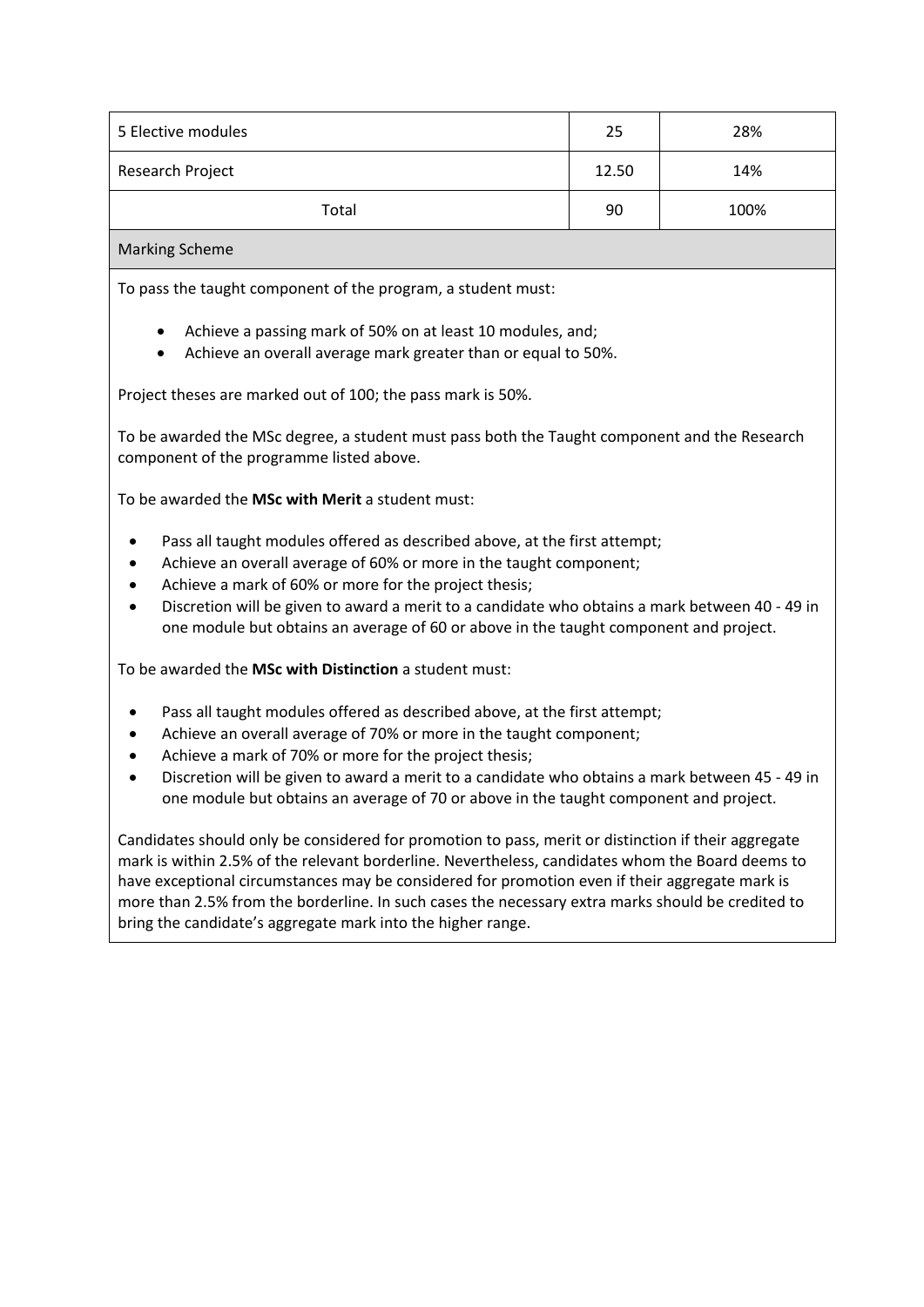Introduction to Option pricing

Stochastic Processes

Quantitative Risk Management

Statistical Methods in Finance

Computing in C++

Interest Rate Models with Credit Risk, Collateral, Funding Liquidity Risk and Multiple Curves

Simulation Methods for Finance

Algorithmic Trading and Machine Learning

Advances in Machine Learning

Convex Optimisation

Stochastic Calculus for Finance

Advanced Topics in Data Science: Rough Path in Machine Learning

Market Microstructure

Deep Learning

Topics in Derivatives Pricing

Stochastic Control in Finance

Portfolio Management

Algorithmic and High-Frequency Trading

Selected Topics in Quantitative Finance

Numerical Methods in Finance

Python for Finance

Data Science for Fintech Regtech and Suptech: Methodological Foundations and Key Applications

Quantum Computing in Finance

Summer Research Project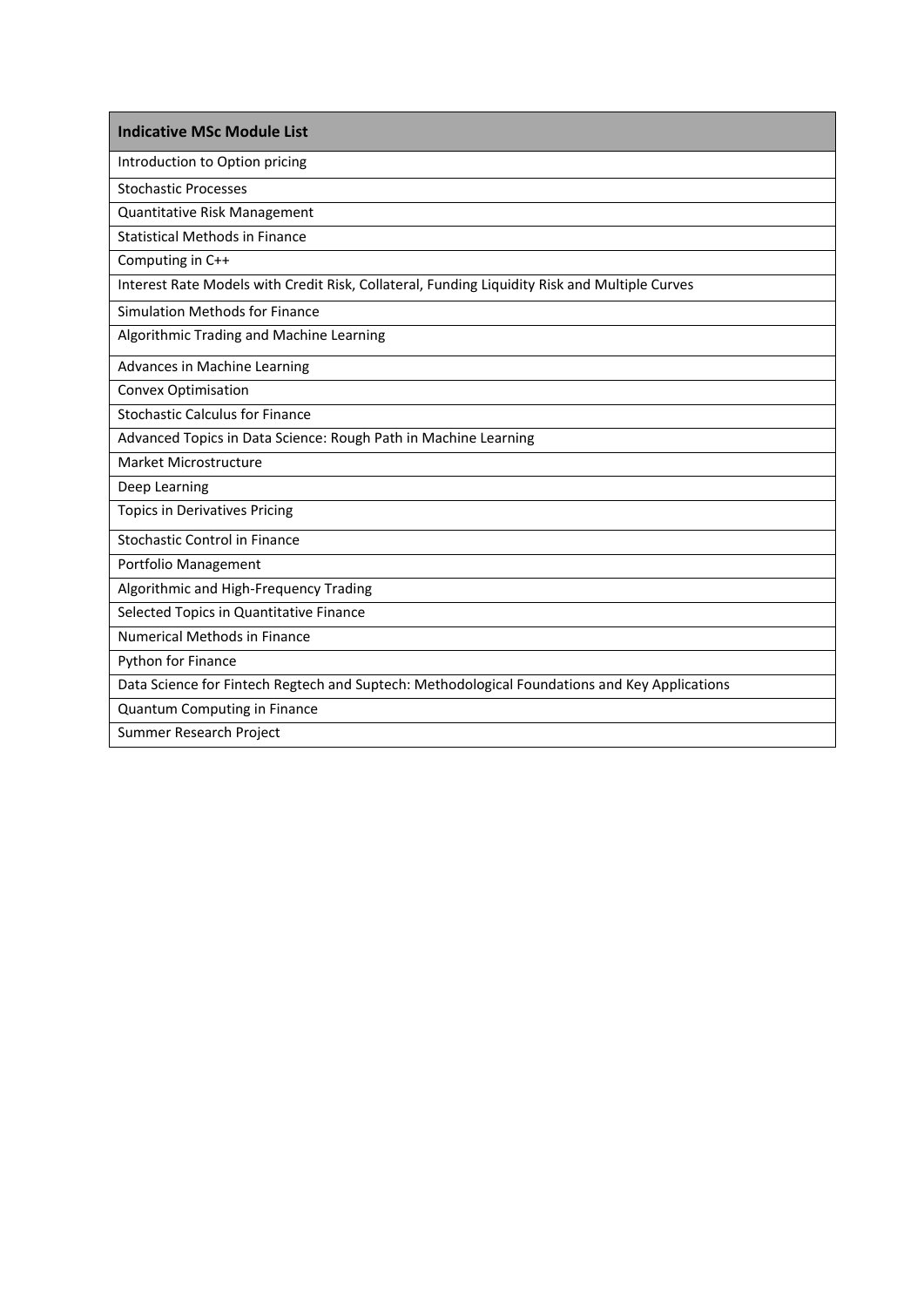| <b>Indicative Module List</b> |                                                                                      |                   |      |              |                        |                         |                |                      |                      |                |                      |             |
|-------------------------------|--------------------------------------------------------------------------------------|-------------------|------|--------------|------------------------|-------------------------|----------------|----------------------|----------------------|----------------|----------------------|-------------|
| Code                          | Title                                                                                | Core/<br>Elective | Year | L&T<br>Hours | Ind.<br>Study<br>Hours | Place-<br>ment<br>Hours | Total<br>Hours | %<br>Written<br>Exam | %<br>Course-<br>work | %<br>Practical | <b>FHEQ</b><br>Level | <b>ECTS</b> |
| MATH97236                     | Introduction to Option pricing                                                       | Core              |      | 40           | 150                    |                         | 190            | 80%                  | 20%                  | 0%             | $\overline{7}$       | 7.5         |
| MATH97113                     | <b>Stochastic Processes</b>                                                          | Core              |      | 40           | 150                    |                         | 190            | 100%                 | 0%                   | 0%             | $\overline{7}$       | 7.5         |
| MATH97108                     | Quantitative Risk Management                                                         | Core              |      | 40           | 150                    |                         | 190            | 70%                  | 30%                  | 0%             | $\overline{7}$       | 7.5         |
| MATH97115                     | <b>Statistical Methods in Finance</b>                                                | Core              |      | 40           | 150                    |                         | 190            | 85%                  | 15%                  | 0%             | $\overline{7}$       | 7.5         |
| MATH97112                     | Computing in C++                                                                     | Core              |      | 40           | 150                    |                         | 190            | 75%                  | 25%                  | 0%             | $\overline{7}$       | 7.5         |
| MATH97114                     | <b>Interest Rate Models</b>                                                          | Core              |      | 40           | 150                    |                         | 190            | 100%                 | 0%                   | 0%             | $\overline{7}$       | 7.5         |
| MATH97116                     | Simulation Methods for Finance                                                       | Core              |      | 40           | 150                    |                         | 190            | 80%                  | 20%                  | 0%             | $\overline{7}$       | 7.5         |
| MATH97109                     | Algorithmic Trading and Machine Learning                                             | Elective          |      | 15           | 110                    |                         | 125            | 100%                 | 0%                   | 0%             | $\overline{7}$       | 5.00        |
| MATH97119                     | Advances in Machine Learning                                                         | Elective          |      | 15           | 110                    |                         | 125            | 75%                  | 25%                  | 0%             | $\overline{7}$       | 5.00        |
| MATH97117                     | Convex Optimisation                                                                  | Elective          |      | 15           | 110                    |                         | 125            | 85%                  | 15%                  | 0%             | $\overline{7}$       | 5.00        |
| MATH97228                     | <b>Stochastic Calculus for Finance</b>                                               | Elective          |      | 15           | 110                    |                         | 125            | 90%                  | 10%                  | 0%             | $\overline{7}$       | 5.00        |
| MATH97229                     | Advanced Topics in Data Science:<br>Signatures and Rough Path in Machine<br>Learning | Elective          |      | 15           | 110                    |                         | 125            | 50%                  | 50%                  | 0%             | $\overline{7}$       | 5.00        |
| MATH97230                     | Market Microstructure                                                                | Elective          |      | 15           | 110                    |                         | 125            | 10%                  | 90%                  | 0%             | $\overline{7}$       | 5.00        |
| MATH97231                     | Deep Learning                                                                        | Elective          |      | 15           | 110                    |                         | 125            | 90%                  | 10%                  | 0%             | $\overline{7}$       | 5.00        |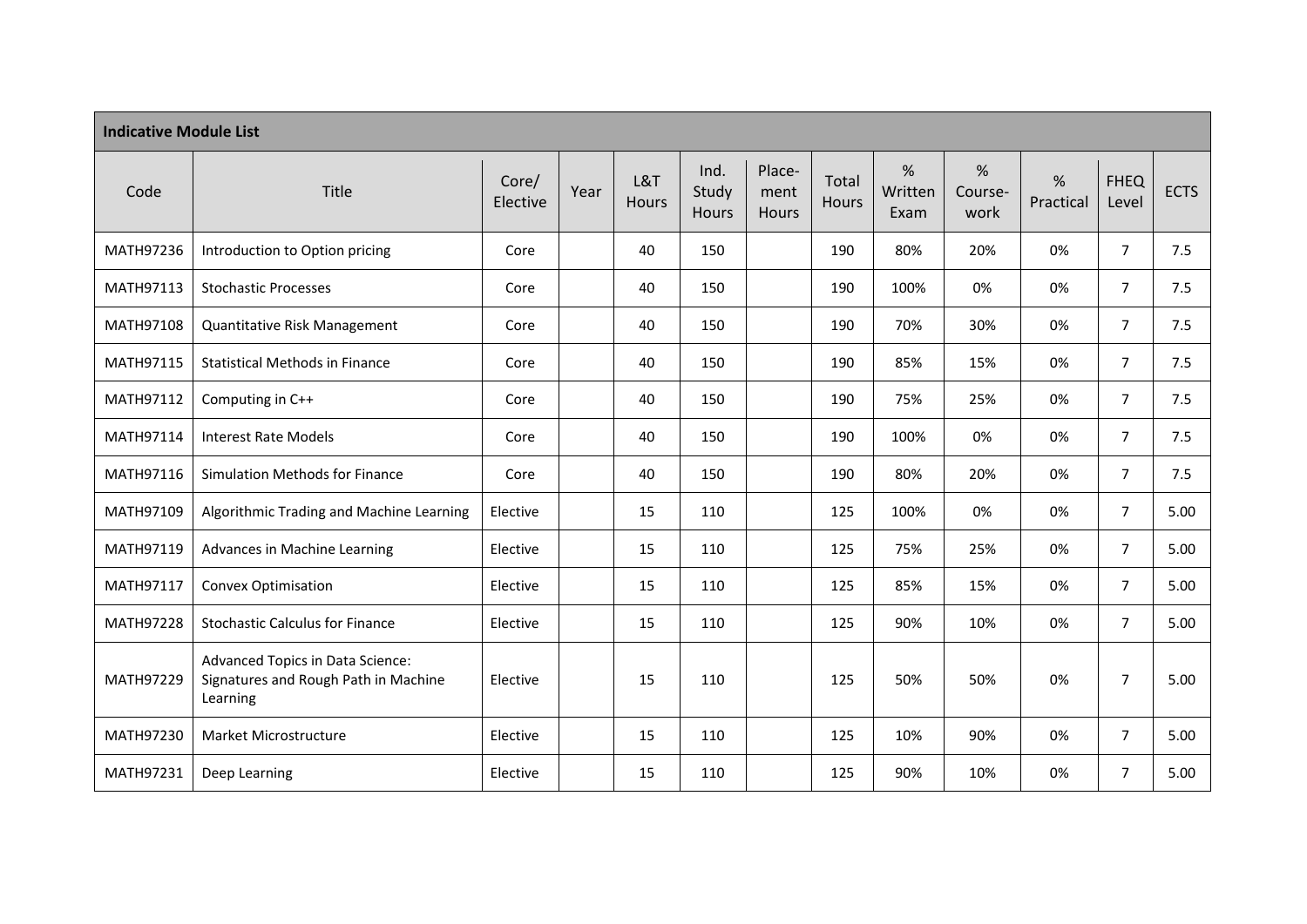| <b>Indicative Module List</b> |                                                                                                            |                   |      |                     |                               |                                |                       |                      |                      |                |                      |             |
|-------------------------------|------------------------------------------------------------------------------------------------------------|-------------------|------|---------------------|-------------------------------|--------------------------------|-----------------------|----------------------|----------------------|----------------|----------------------|-------------|
| Code                          | Title                                                                                                      | Core/<br>Elective | Year | L&T<br><b>Hours</b> | Ind.<br>Study<br><b>Hours</b> | Place-<br>ment<br><b>Hours</b> | Total<br><b>Hours</b> | %<br>Written<br>Exam | %<br>Course-<br>work | %<br>Practical | <b>FHEQ</b><br>Level | <b>ECTS</b> |
| MATH97120                     | <b>Topics in Derivatives Pricing</b>                                                                       | Elective          |      | 15                  | 110                           |                                | 125                   | 70%                  | 30%                  | 0%             | $\overline{7}$       | 5.00        |
| MATH97232                     | <b>Stochastic Control in Finance</b>                                                                       | Elective          |      | 15                  | 110                           |                                | 125                   | 85%                  | 15%                  | 0%             | $\overline{7}$       | 5.00        |
| MATH97235                     | Portfolio Management                                                                                       | Elective          |      | 15                  | 110                           |                                | 125                   | 70%                  | 30%                  | 0%             | $\overline{7}$       | 5.00        |
| MATH97233                     | Algorithmic and High-Frequency Trading                                                                     | Elective          |      | 15                  | 110                           |                                | 125                   | 85%                  | 15%                  | 0%             | $\overline{7}$       | 5.00        |
| MATH97234                     | Selected Topics in Quantitative Finance                                                                    | Elective          |      | 15                  | 110                           |                                | 125                   | 0%                   | 100%                 | 0%             | $\overline{7}$       | 5.00        |
| MATH97110                     | <b>Numerical Methods in Finance</b>                                                                        | Elective          |      | 15                  | 110                           |                                | 125                   | 70%                  | 30%                  | 0%             | $\overline{7}$       | 5.00        |
| MATH97308                     | Python for Finance                                                                                         | Core              |      | 20                  | 110                           |                                | 125                   | 0%                   | 100%                 | 0%             | $\overline{7}$       | 0.00        |
| MATH97406                     | Data Science for Fintech Regtech and<br>Suptech: Methodological Foundations and<br><b>Key Applications</b> | Elective          |      | 15                  | 110                           |                                | 125                   | 0%                   | 100%                 | 0%             | $\overline{7}$       | 5.00        |
| MATH97407                     | Quantum Computing in Finance                                                                               | Elective          |      | 15                  | 110                           |                                | 125                   | 0%                   | 100%                 | 0%             | $\overline{7}$       | 5.00        |
| MATH97003                     | Summer Research Project                                                                                    | Core              |      |                     |                               | 400                            | 400                   | 100%                 | 0%                   | 0%             | $\overline{7}$       | 12.50       |